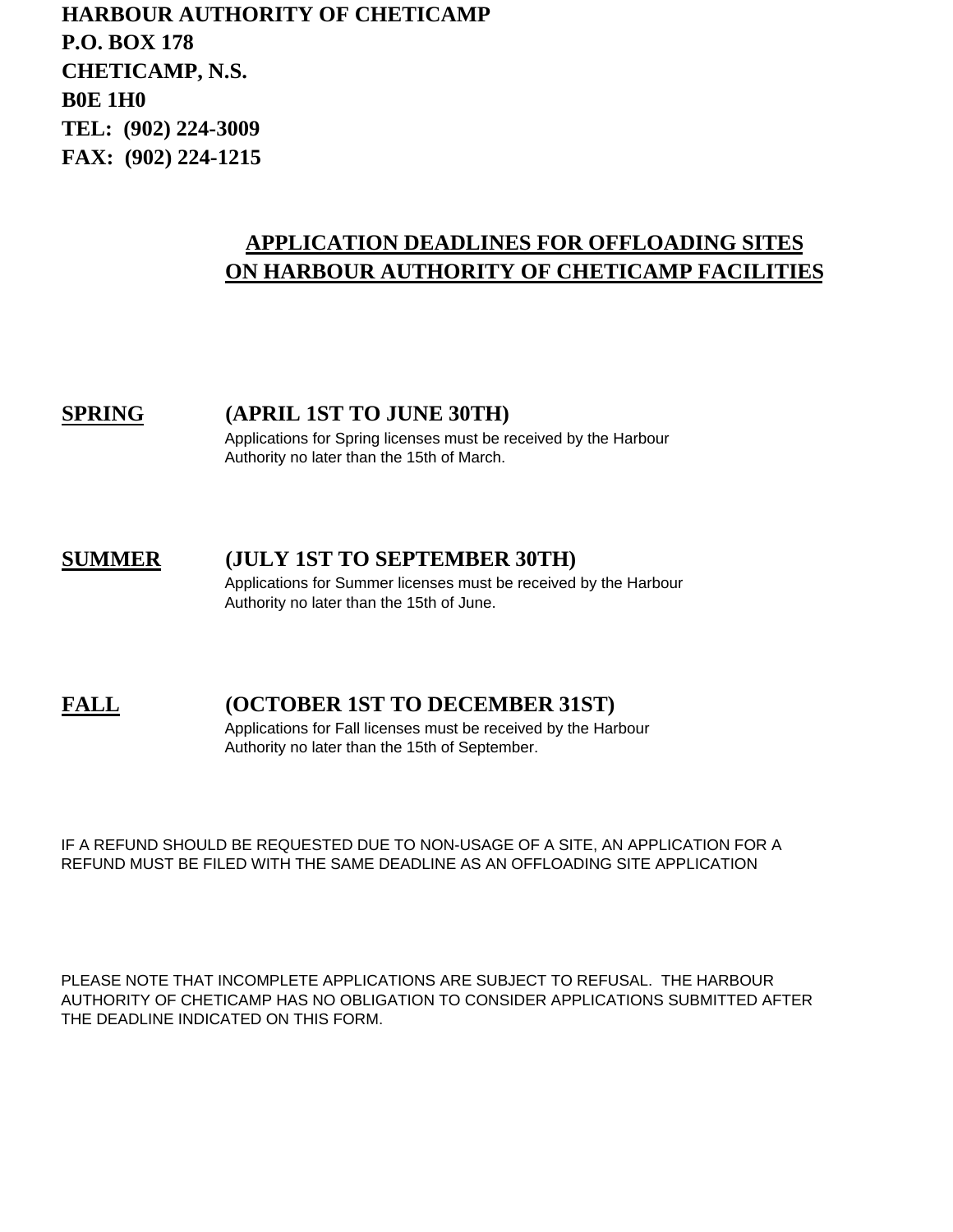**HARBOUR AUTHORITY OF CHETICAMP P.O. BOX 178 CHETICAMP, N.S. B0E 1H0 TEL: (902) 224-3009 FAX: (902) 224-1215**

| <b>APPLICATION FOR OFFLOADING SITE</b>                                                                                                                                                                                        | DEADLINE:                                                                                    |  |
|-------------------------------------------------------------------------------------------------------------------------------------------------------------------------------------------------------------------------------|----------------------------------------------------------------------------------------------|--|
| SITE APPLIED FOR (SEE MAP ATTACHED): Network and the set of the set of the set of the set of the set of the set of the set of the set of the set of the set of the set of the set of the set of the set of the set of the set |                                                                                              |  |
| APPLICANT'S NAME:<br><u> 1989 - Andrea Station Barbara (h. 1989)</u>                                                                                                                                                          |                                                                                              |  |
| IS BUSINESS INCORPORATED: YES                                                                                                                                                                                                 | NO.                                                                                          |  |
| <b>FULL BUSINESS ADDRESS:</b>                                                                                                                                                                                                 |                                                                                              |  |
|                                                                                                                                                                                                                               |                                                                                              |  |
| LICENSE HOLDER (ASSOCIATED BUYER):                                                                                                                                                                                            |                                                                                              |  |
| TERM REQUESTED: SPRING (APRIL 1 - JUNE 30)<br>SUMMER (JULY 1 - SEPT. 30)<br>(OCT. 1 - DEC. 31)<br>FALL                                                                                                                        |                                                                                              |  |
| SPECIES TO BE OFFLOADED:<br><b>LOBSTER</b><br><b>SNOW CRAB</b><br><b>GROUNDFISH</b><br><b>REDFISH</b><br><b>PELAGICS</b><br><b>SCALLOPS</b>                                                                                   | OTHER (SPECIFIY):                                                                            |  |
| MAXIMUM VESSEL SIZE (FT):                                                                                                                                                                                                     |                                                                                              |  |
| # OF VESSELS (APPROX.):                                                                                                                                                                                                       |                                                                                              |  |
| <b>ESTIMATED LANDINGS (LBS):</b>                                                                                                                                                                                              |                                                                                              |  |
| OFFLOADING EQUIPMENT TO BE USED:                                                                                                                                                                                              | <b>DERRICK &amp; WINCH</b><br><b>FISH PUMP</b><br><b>BUCKET UNLOADER</b><br>OTHER (SPECIFY): |  |
| ELECTRICAL SERVICES REQUESTED:                                                                                                                                                                                                | 120 V<br>220 V<br>AMPERAGE (SPECIFY):                                                        |  |

I hereby certify that the information provided herein is correct and accurate to the best of my knowledge:

Signature of Applicant Date

Please note that incomplete applications are subject to refusal. Applicant may provide additional information on the back of this form or separately with this application. The Harbour Authority of Cheticamp has no obligation to consider applications submitted after the deadline indicated on the top of this form.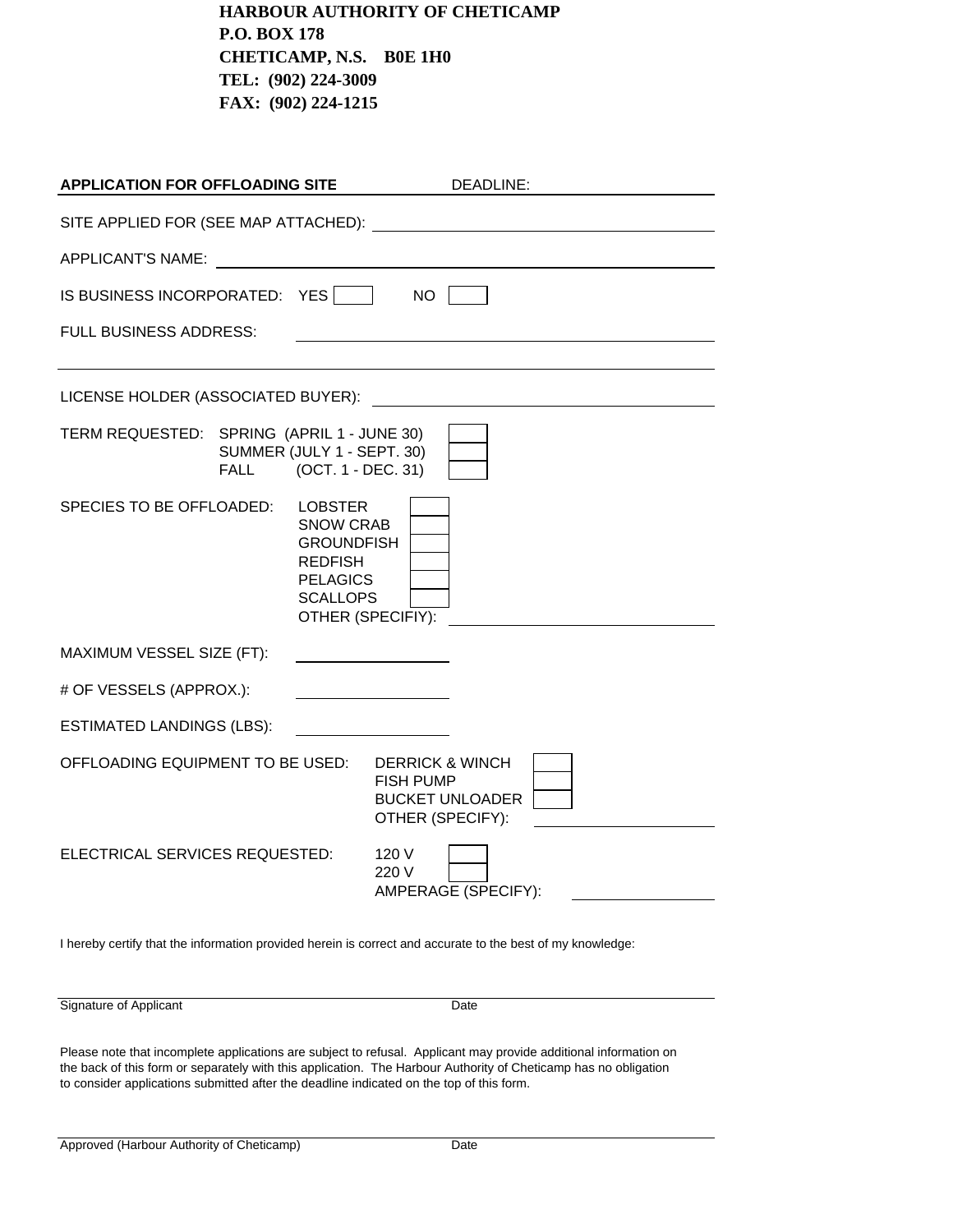**HARBOUR AUTHORITY OF CHETICAMP P.O. BOX 178 CHETICAMP, N.S. B0E 1H0 TEL: (902) 224-3009 FAX: (902) 224-1215**

| <b>APPLICATION FOR WHARF SPACE</b>         | <b>DEADLINE:</b>                                      |
|--------------------------------------------|-------------------------------------------------------|
| SITE APPLIED FOR (SEE MAP ATTACHED):       |                                                       |
| <b>APPLICANT'S NAME:</b>                   |                                                       |
| IS BUSINESS INCORPORATED: YES              | <b>NO</b>                                             |
| <b>FULL BUSINESS ADDRESS:</b>              |                                                       |
|                                            |                                                       |
| TERM REQUESTED: SPRING (APRIL 1 - JUNE 30) | SUMMER (JULY 1 - SEPT. 30)<br>FALL (OCT. 1 - DEC. 31) |
| MAXIMUM VESSEL SIZE (FT):                  |                                                       |
| # OF VESSELS (APPROX.):                    |                                                       |
| ELECTRICAL SERVICES REQUESTED:             | 120 V<br>220 V<br>AMPERAGE (SPECIFY):                 |

I hereby certify that the information provided herein is correct and accurate to the best of my knowledge:

Signature of Applicant Date Date Date

Please note that incomplete applications are subject to refusal. Applicant may provide additional information on the back of this form or separately with this application. The Harbour Authority of Cheticamp has no obligation to consider applications submitted after the deadline indicated on the top of this form.

Approved (Harbour Authority of Cheticamp) Date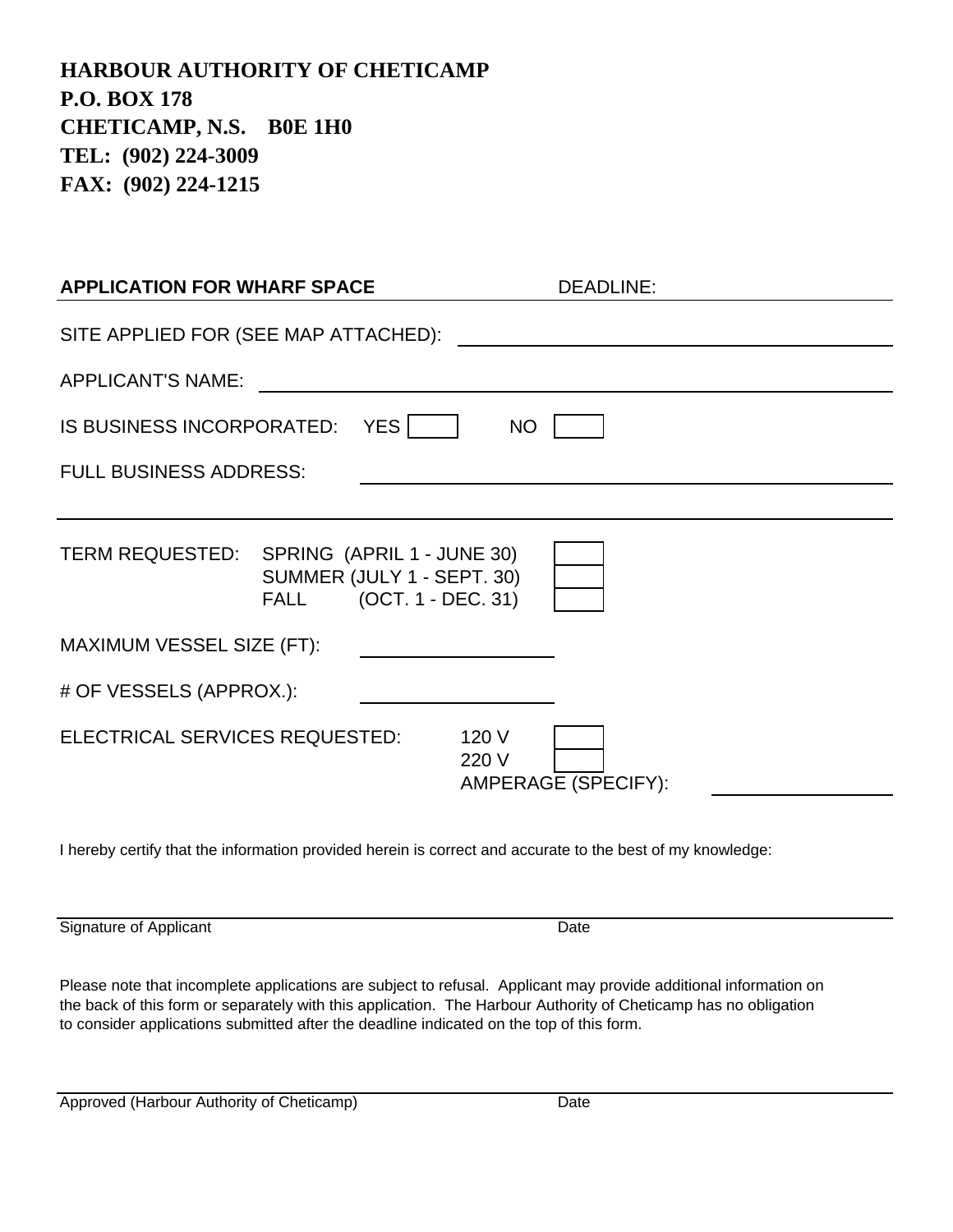**HARBOUR AUTHORITY OF CHETICAMP P.O. BOX 178 CHETICAMP, N.S. B0E 1H0 TEL: (902) 224-3009 FAX: (902) 224-1215**

#### **OFF-LOADING SITES**

Procedure: Three types of Unloading Areas

#### (A) Limited Occupancy:

Harbour Authority of Cheticamp reserves the right to issue additional licenses for shorter periods of time when the area is not being used by the designated unloader.

These areas are usually assigned on a first-come-first-serve basis, but can also be assigned through negotiation and tender.

#### (B) Multiple user Area:

Can be occupied by more than one buyer-unloader at the same time.

The number of permissible unloaders is determined by the site conditions and type of operation.

Normally each unloader will carry out his own unloading with no fixed equipment.

#### (C) Consolidated Occupancy Area:

One user occupies the site but must off-load for other buyers as determined by Harbour Authority of Cheticamp. The rate charged to other buyers by the licensee can be determined by the tender process, by negotiations, or a schedule determined by the Harbour Authority of Cheticamp.

In any case, it must be competitive, equitable and cost effective. The level of service provided by the Off-Loader can vary from providing Off-Loading equipment only, to complete Off-Loading, including wash-down and icing services.

These areas are normally identified where the request for unloading areas exceeds available wharf space and large amounts of equipment are required to carry out unloading functions.

...../OVER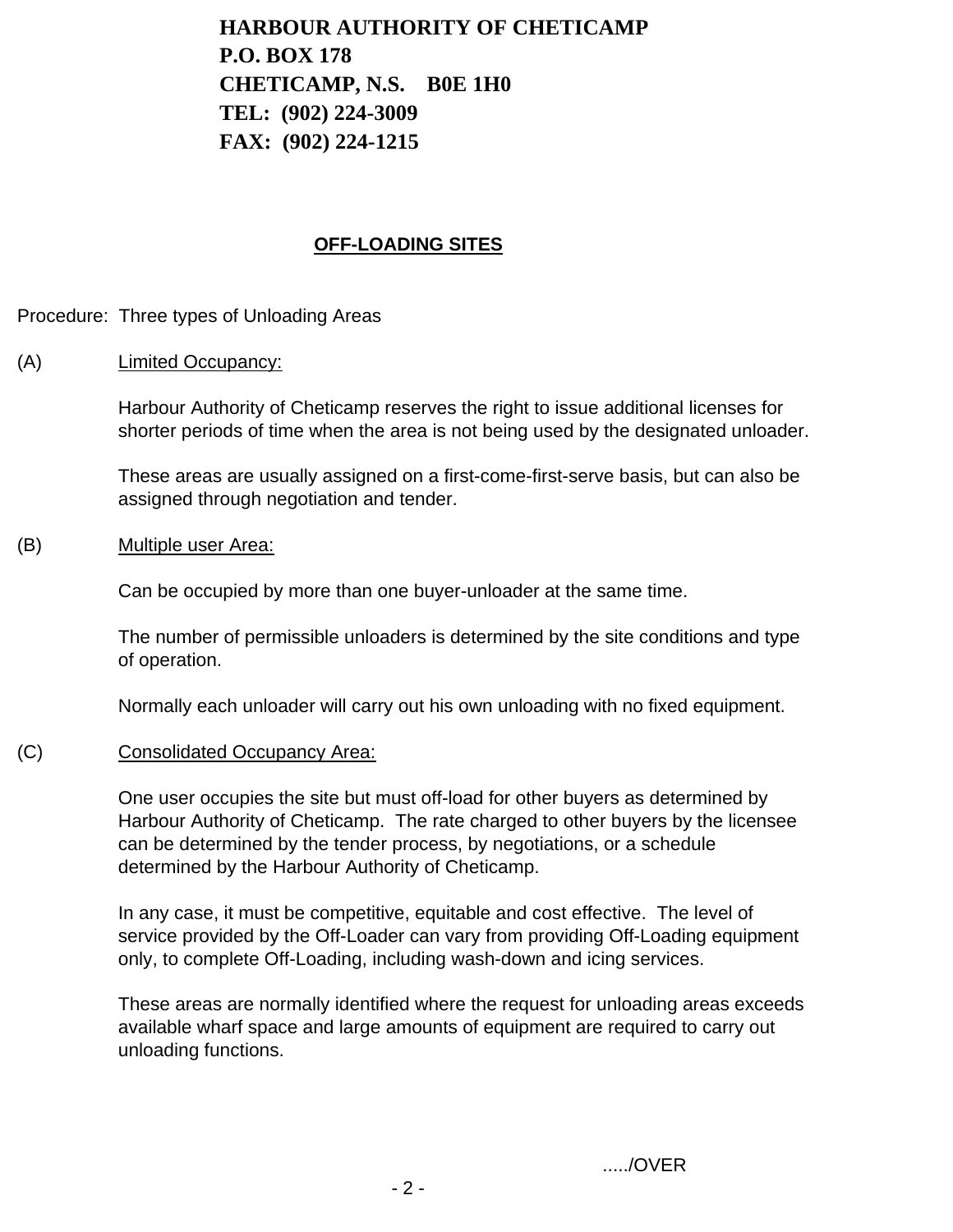## GENERAL LICENSE GRANTING PRIORIZATION

The following are considerations involved in the priorization of granting licenses:

- (A) Equitable assignment of available off-loading space to all off-loaders is important;
- (B) It is desirable for local plants to have access to an area suitable for its volume of off-loading;
- (C) Traditional working arrangements and assignment of space in a harbour should be observed but not to the deterrent of productivity and the free market system;
- (D) Off-Loaders to be assigned space to meet productivity goals with the end goal of off-loading of catch efficiently within quality standards.

#### Licensing:

Space will not be let in any harbour to any applicant unless they are utilizing the space properly as determined by the Harbour Authority of Cheticamp.

If the area let is not utilized, the license will be cancelled and the area made available to other users.

## OPERATIONAL REQUIREMENTS

#### General:

- (A) Damages to federal fisheries property caused by users will be reported immediately to Harbour Authority of Cheticamp, and users will be responsible for repairs;
- (B) Users will be responsible for keeping the area occupied, clean and tidy during their occupancy;
- (C) Users are to meet all federal and provincial legislation, policies and standards;
- (D) All vehicles and equipment must be utilized and operated in such a manner so as to give minimum interference to normal harbour operations;
- (E) On structures where there is no adequate water and electrical supplies, users will be responsible for providing these services for operating purposes. All facilities installation and operations must have the approval of the Harbour Authority of Cheticamp.
- (F) All facilities of the user must be maintained and operated in a safe manner, meeting all applicable safety and labour legislation and standards.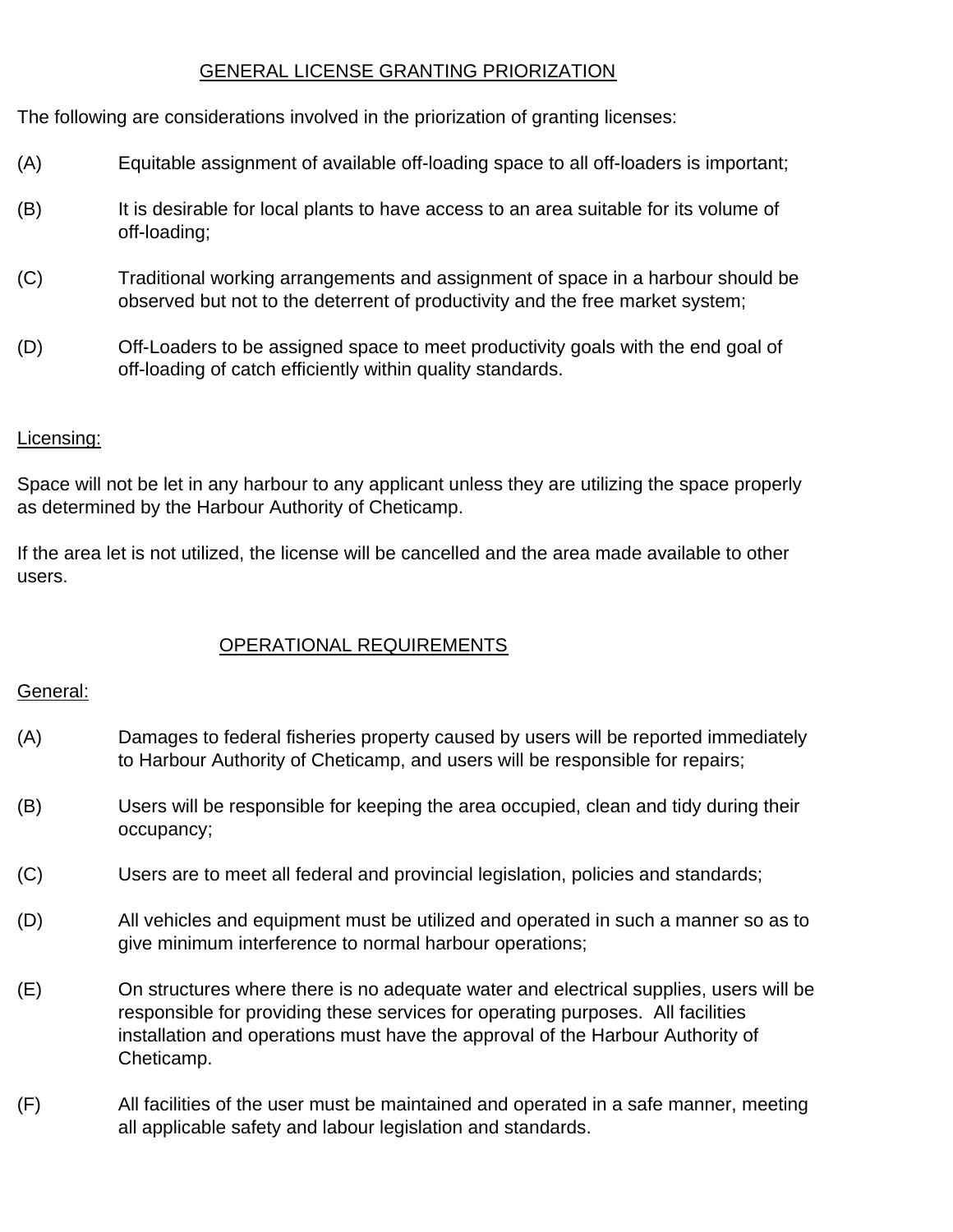